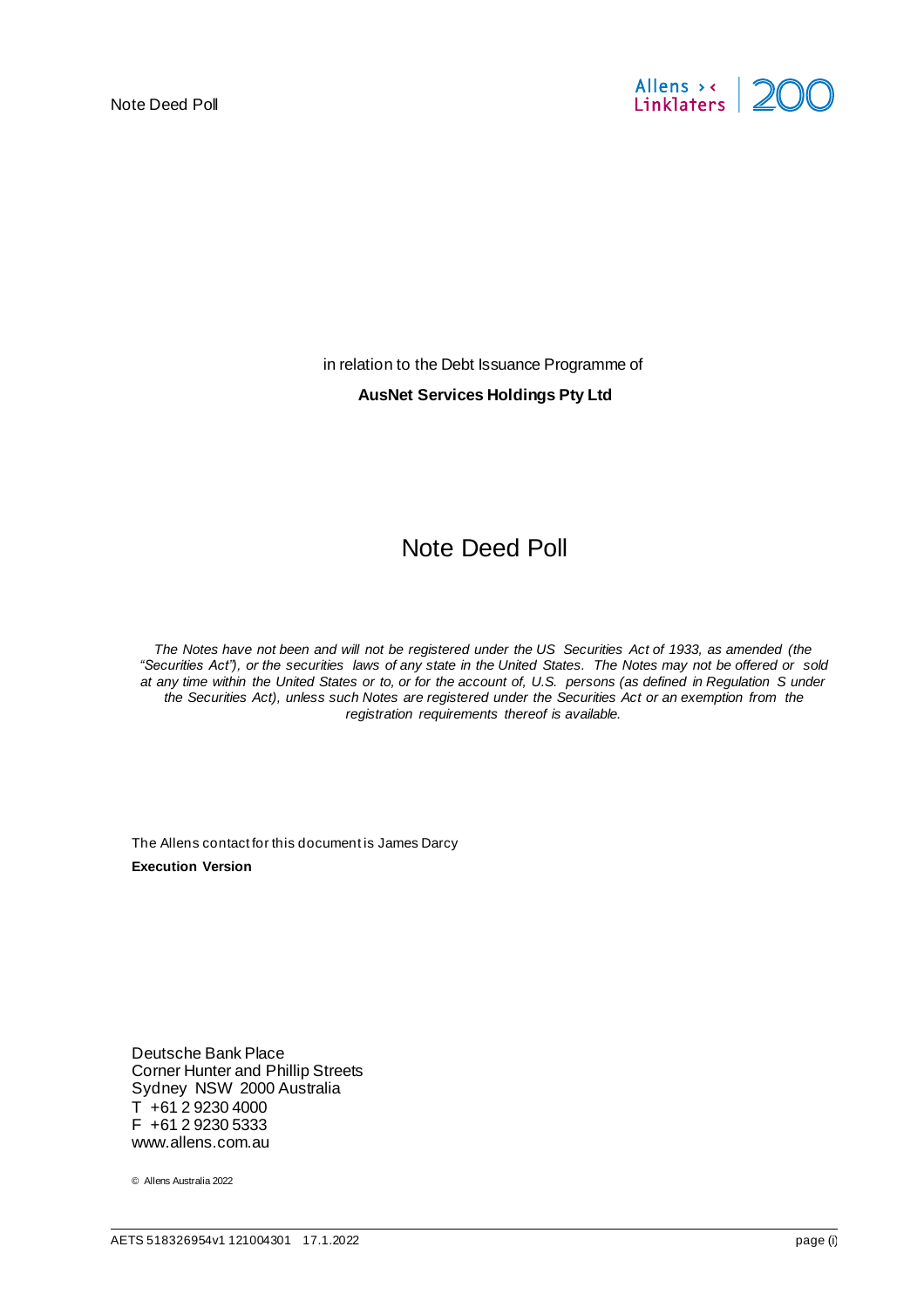

# **Contents**

| 1                       | <b>The Notes</b>                         |                                      |   |
|-------------------------|------------------------------------------|--------------------------------------|---|
|                         | 1.1                                      | <b>Creation of Notes</b>             | 4 |
|                         | 1.2                                      | <b>Terms of Notes</b>                | 4 |
|                         | 1.3                                      | Undertaking to pay                   | 4 |
|                         | 1.4                                      | Appointment of Registrar             | 4 |
|                         | 1.5                                      | No dealing by Issuer                 | 4 |
| $\overline{\mathbf{c}}$ | <b>Rights and obligations of Holders</b> | 4                                    |   |
|                         | 2.1                                      | Benefit and entitlement              | 4 |
|                         | 2.2                                      | Rights independent                   | 4 |
|                         | 2.3                                      | Holders bound                        | 4 |
|                         | 2.4                                      | Directions to hold documents         | 4 |
|                         | 2.5                                      | Copies of documents to Holders       | 5 |
|                         | 2.6                                      | <b>Meeting Provisions</b>            | 5 |
| 3                       |                                          | Variation                            |   |
| 4                       | Governing law                            |                                      | 5 |
|                         | 4.1                                      | Governing law                        | 5 |
|                         | 4.2                                      | Jurisdiction                         | 5 |
|                         | 4.3                                      | Serving documents                    | 5 |
| 5                       | Interpretation                           |                                      | 5 |
|                         | 5.1                                      | Incorporation of other defined terms | 5 |
|                         | 5.2                                      | Definitions                          | 6 |
|                         | 5.3                                      | Number                               | 6 |
|                         | 5.4                                      | Headings                             | 6 |
|                         | Schedule - Meeting Provisions            |                                      | 7 |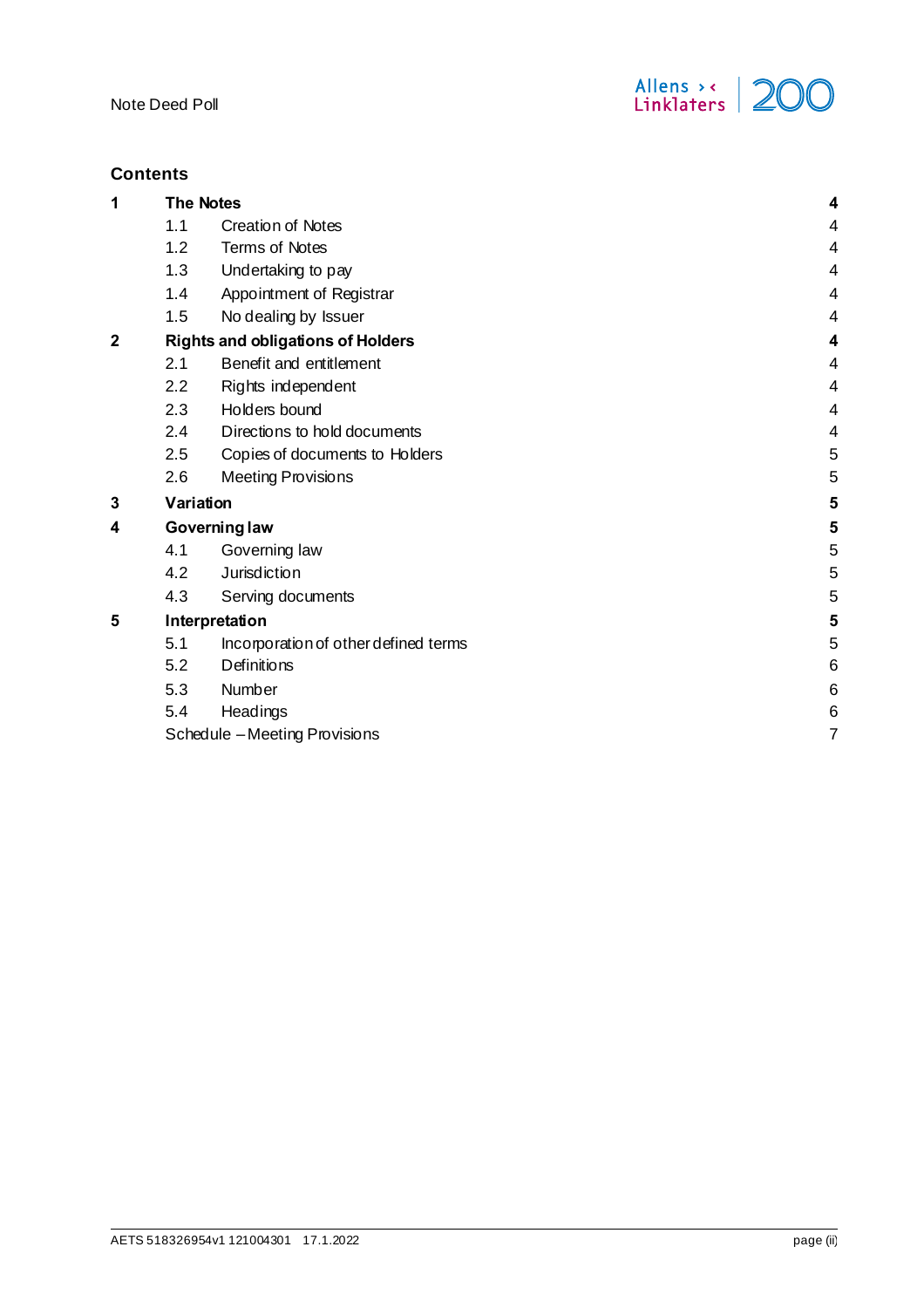

This Deed is made on 20 January 2017 as amended and restated on  $17$  March 2022

# **Parties**

- 1 **AusNet Services Holdings Pty Ltd** ABN 97 086 006 859 of Level 31, 2 Southbank Boulevard, Southbank Vic 3006, Fax +61 3 9695 6666, Attention Assistant Treasurer (*Issuer*)
- 2 Each person who is from time to time a Holder (*Beneficiaries*).

#### **Recitals**

- A The Issuer has established a programme (*Programme*) for the issuance of Notes from time to time. The provisions of this deed will apply to Notes issued by the Issuer under this Programme on or after the date of this deed.
- B Notes will be issued in registered form by entry in the Register.
- C Notes are unconditionally and irrevocably guaranteed by the Guarantors under the Guarantee.

This Deed is made on 20 January 2017 as amended and restated on  $\frac{17}{12}$  March 2022

**It is agreed** as follows.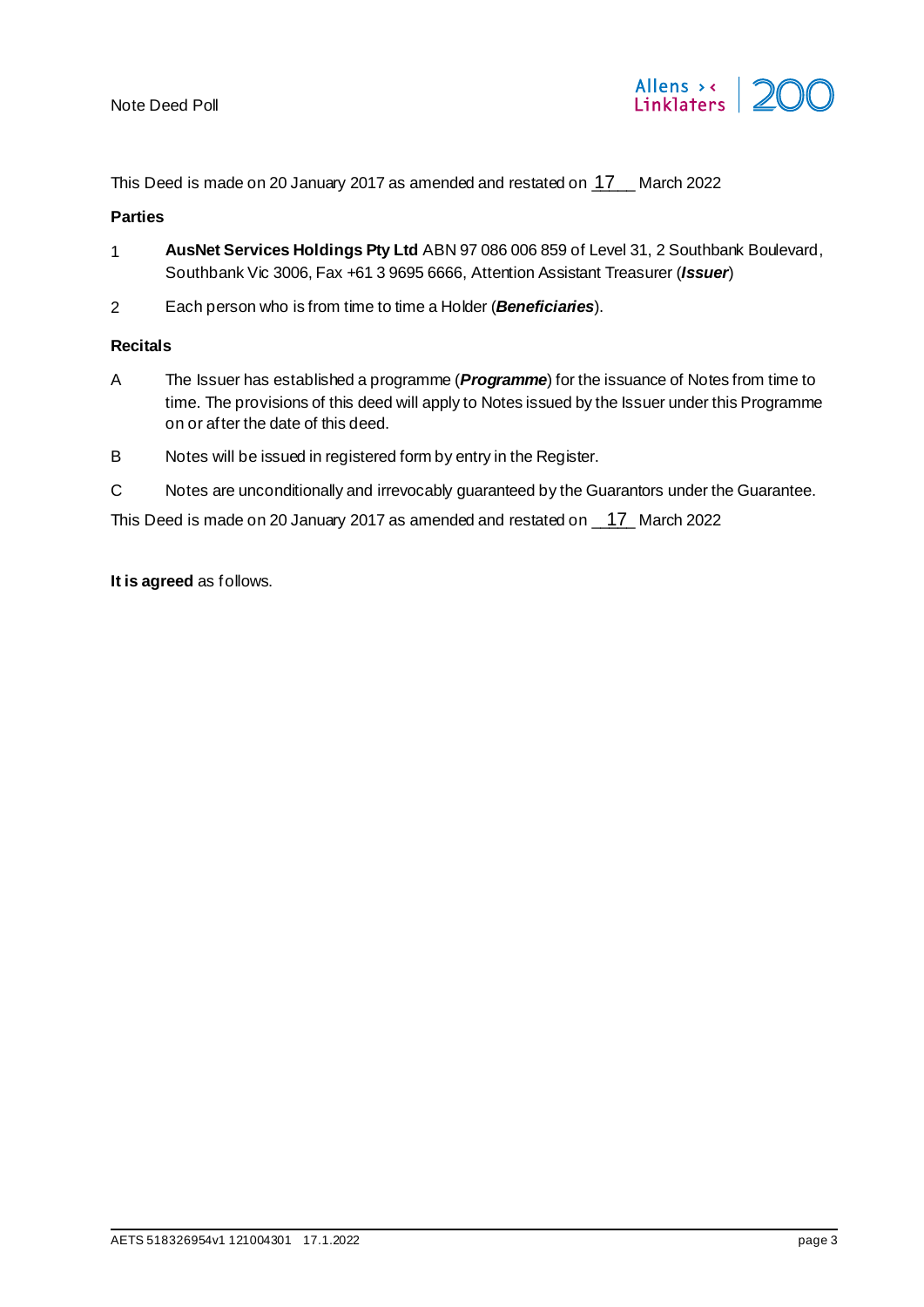

# General terms

## <span id="page-3-0"></span>**1 The Notes**

#### <span id="page-3-1"></span>**1.1 Creation of Notes**

The obligations of the Issuer under the Notes are constituted by, and owing under, this deed.

#### <span id="page-3-2"></span>**1.2 Terms of Notes**

Notes are issued by the Issuer on, and subject to, the provisions of this deed and the Conditions.

# <span id="page-3-3"></span>**1.3 Undertaking to pay**

The Issuer unconditionally and irrevocably undertakes with each Holder:

- (a) to pay, in respect of each Note issued by it and held by the Holder, the outstanding principal amount, any interest and any other amounts payable to the Holder in accordance with the Conditions; and
- (b) otherwise to comply with the Conditions of that Note.

# <span id="page-3-4"></span>**1.4 Appointment of Registrar**

The Issuer agrees to appoint a Registrar under an Agency Agreement and to ensure that the Registrar establishes and maintains during the life of the Notes a Register in Melbourne (or any other place in Victoria as the Issuer and the Registrar may agree).

#### <span id="page-3-5"></span>**1.5 No dealing by Issuer**

The Issuer may not assign or otherwise deal with its rights under this deed except in relation to a particular Series as expressly contemplated by the Conditions.

# <span id="page-3-6"></span>**2 Rights and obligations of Holders**

#### <span id="page-3-7"></span>**2.1 Benefit and entitlement**

This deed is executed as a deed poll. Each Holder has the benefit of, and is entitled to enforce, this deed even though it is not a party to, or is not in existence at the time of execution and delivery of, this deed.

#### <span id="page-3-8"></span>**2.2 Rights independent**

Each Holder may enforce its rights under this deed independently from each other Holder and any other person.

## <span id="page-3-9"></span>**2.3 Holders bound**

The Notes are issued on the condition that each Holder (and any person claiming through or under a Holder) is taken to have notice of, and be bound by, this deed, the Information Memorandum, the Guarantee and the Conditions.

## <span id="page-3-10"></span>**2.4 Directions to hold documents**

Each Holder is taken to have irrevocably:

- (a) instructed the Issuer that this deed is to be delivered to and held by the Registrar; and
- (b) appointed and authorised the Registrar to hold those documents in Victoria (or any other place in Australia as the Issuer and the Registrar may agree) on behalf of the Holders.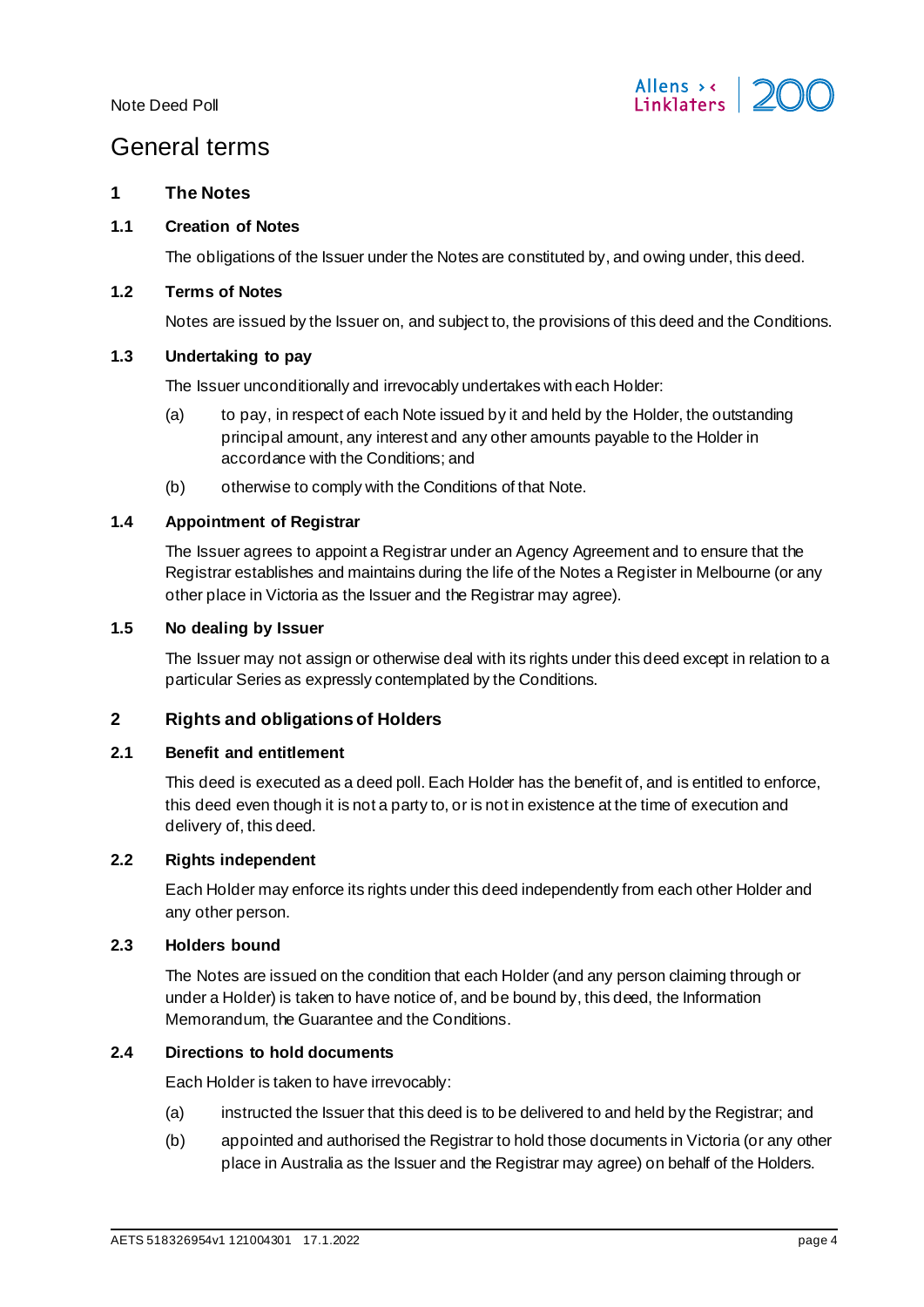



# <span id="page-4-0"></span>**2.5 Copies of documents to Holders**

Within 14 days of the Issuer receiving a written request from a Holder to do so, the Issuer must at the Issuer's expense ensure that the relevant Registrar gives to the Holder a certified copy of this deed if the Holder requires the copy in connection with any legal proceeding, claim or action brought by the Holder in relation to its rights under a Note.

#### <span id="page-4-1"></span>**2.6 Meeting Provisions**

The Meeting Provisions relating to a meeting of Holders of Notes are set out in the Schedule ("Meeting Provisions") to this deed poll.

# <span id="page-4-2"></span>**3 Variation**

This deed may be amended or terminated and replaced ("Variation") in writing signed by the Issuer:

- (a) without the consent of the Holders if such Variation:
	- (i) is of a formal, administrative or technical nature;
	- (ii) is made to correct a manifest error;
	- (iii) is made to cure any ambiguity or correct or supplement any defective or inconsistent provision and, in the reasonable opinion of the Issuer, does not adversely affect the interests of the Holders; or
	- (iv) only applies to Notes issued by the Issuer after the date of amendment; or
- (b) if the Variation is approved by Extraordinary Resolution (as defined in the Schedule) of the Holders.

# <span id="page-4-3"></span>**4 Governing law**

#### <span id="page-4-9"></span><span id="page-4-4"></span>**4.1 Governing law**

This deed is governed by the law in force in Victoria and each party submits to the non-exclusive jurisdiction of the courts in that place.

## <span id="page-4-5"></span>**4.2 Jurisdiction**

The Issuer submits, and each Holder is taken to have submitted, to the non-exclusive jurisdiction of the courts of Victoria and courts of appeal from them. The Issuer waives any right it has to object to an action being brought in those courts including by claiming that the action has been brought in an inconvenient forum or that those courts do not have jurisdiction.

## <span id="page-4-6"></span>**4.3 Serving documents**

Without preventing any other method of service, any document in any action may be served on the Issuer or a Holder by being delivered or left at their registered office or principal place of business.

# <span id="page-4-7"></span>**5 Interpretation**

## <span id="page-4-8"></span>**5.1 Incorporation of other defined terms**

Terms which are defined in the Conditions have the same meaning when used in this deed unless the same term is also defined in this deed, in which case the definition in this deed prevails.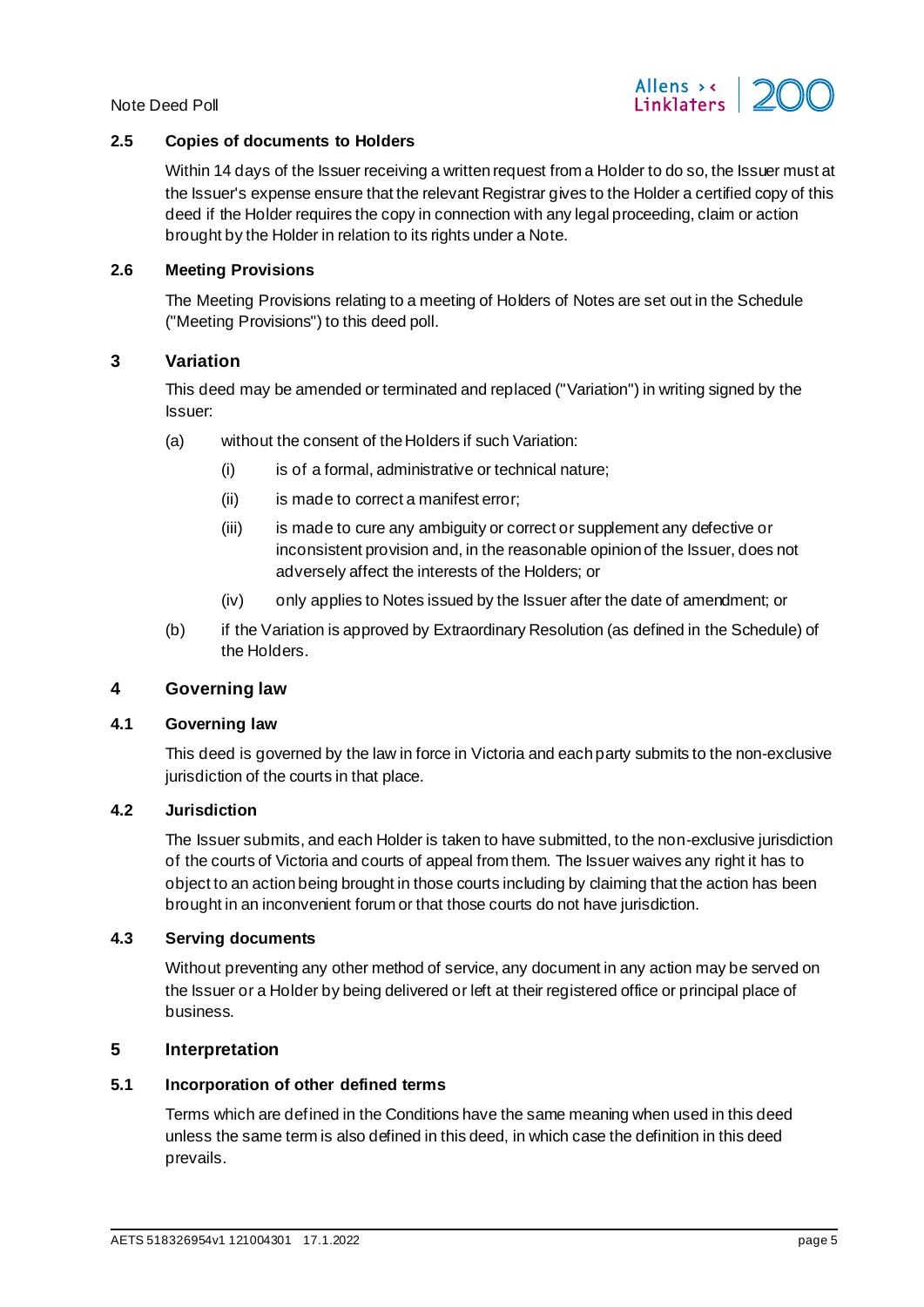

# <span id="page-5-0"></span>**5.2 Definitions**

These meanings apply unless the contrary intention appears:

**Conditions** means the conditions applicable to a Note as set out in the applicable Information Memorandum, as supplemented, amended or replaced by the Pricing Supplement to that Note and references to a particular numbered Condition shall be construed accordingly.

#### **Information Memorandum** means:

- (a) the Information Memorandum dated on or about 16 March 2022 or the then latest information memorandum which replaces that document; or
- (b) such other information memorandum or offering document referred to in a Pricing Supplement,

in each case prepared by, or on behalf of, and approved in writing by, the Issuer and each Guarantor in connection with the issue of Notes and all documents incorporated by reference in it, including a Pricing Supplement and any other amendments or supplements to it.

## <span id="page-5-1"></span>**5.3 Number**

The singular includes the plural and vice versa.

## <span id="page-5-2"></span>**5.4 Headings**

Headings (including those in brackets at the beginning of paragraphs) are for convenience only and do not affect the interpretation of this deed.

## **EXECUTED** as a deed poll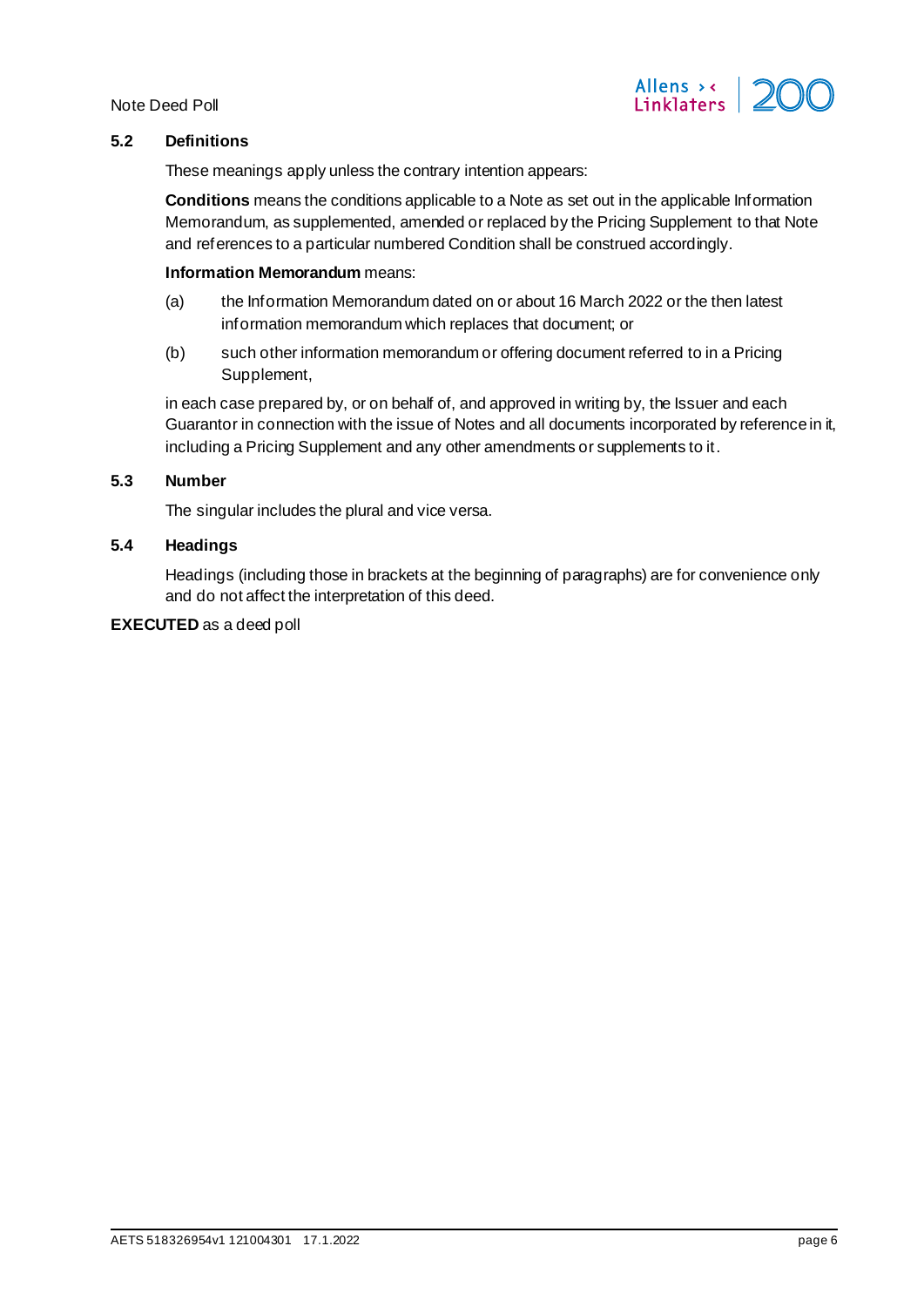

# <span id="page-6-0"></span>**Schedule – Meeting Provisions**

*The following provisions apply to meetings of Holders.*

#### **1 Convening a meeting**

#### **1.1 Who can convene a meeting?**

The Issuer or the Registrar may convene a meeting whenever they think fit.

The Registrar must convene a meeting if it is asked to do so in writing:

- (a) by the Issuer;
- (b) (if applicable) the Guarantor; or
- (c) by Holders who alone or together hold Notes representing at least 10% of the outstanding principal amount of Notes of any Series.

# **1.2 Venue**

A meeting may be held at two or more venues using any technology that gives the Holders as a whole a reasonable opportunity to participate.

# **2 Notice of meeting**

## **2.1 Period of notice**

Unless otherwise agreed in writing by each Holder, at least 21 days' notice of a meeting must be given to:

- (a) each Holder (or in the case of a Note registered as being owned jointly, the person whose name appears first in the Register);
- (b) (if applicable) the Guarantor;
- (c) if the notice is not given by the Registrar, the Registrar; and
- (d) if the notice is not given by the Issuer, the Issuer.

## **2.2 Contents of notice**

The notice must be provided in the manner provided in the Conditions and:

- (a) specify the date, time and place of the meeting;
- (b) specify the resolutions to be proposed; and
- (c) explain how Holders may appoint Proxies and state that Proxies may be appointed until 48 hours before the meeting but not after that time.

#### **2.3 Effect of failure to give notice**

The accidental omission to give notice of a meeting to, or the non-receipt of notice by, any person entitled to receive notice does not invalidate any resolution passed at the meeting.

#### **2.4 Notices to be given in accordance with Conditions**

Condition 20 ("Notices") applies to these provisions as if it was fully set out in these provisions.

## **2.5 Calculation of period of notice**

If a notice must be given within a certain period of days, the day on which the notice is given, and the day on which the meeting is to be held, are not to be counted in calculating that period.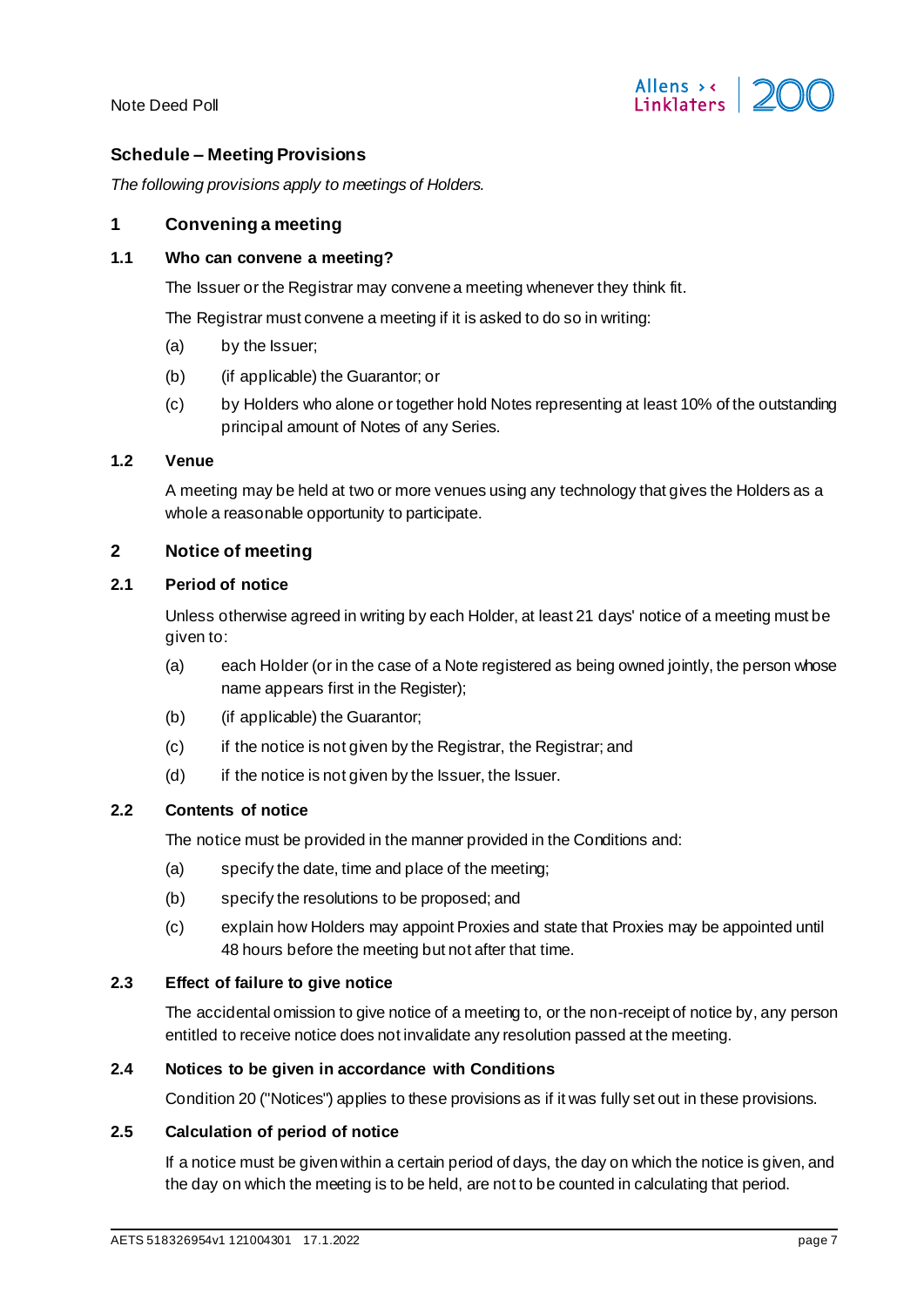

Holders who are registered as Holders less than 21 days before a meeting will not receive notice of that meeting.

# **3 Chairman**

#### **3.1 Nomination of chairman**

The Issuer must nominate in writing a person as the chairman of a meeting.

The chairman of a meeting may, but need not, be a Holder.

#### **3.2 Absence of chairman**

If a meeting is held and:

- (a) a chairman has not been nominated; or
- (b) the person nominated as chairman is not present within 15 minutes after the time appointed for the holding of the meeting, or is unable or unwilling to act,

the Holders or Proxies present may appoint a chairman.

#### **3.3 Chairman of adjourned meeting**

The chairman of an adjourned meeting need not be the same person as was the chairman of the meeting from which the adjournment took place.

#### **4 Quorum**

## **4.1 Number for a quorum**

At any meeting, any two Holders present in person or by Proxy form a quorum for the purposes of passing the resolutions shown in the table below only if they alone or together hold (or in the case of Proxies, represent Holders who hold) Notes representing at least the proportion of the outstanding principal amount of the Notes of the relevant Series shown in the table below.

| <b>Type of resolution</b>                                        | Required proportion for any<br>meeting except for meeting<br>previously adjourned<br>because of lack of quorum | <b>Required proportion for</b><br>meeting previously<br>adjourned because of lack of<br>quorum |
|------------------------------------------------------------------|----------------------------------------------------------------------------------------------------------------|------------------------------------------------------------------------------------------------|
| <b>Extraordinary Resolution</b><br>requiring a Special<br>Quorum | 75%                                                                                                            | 25%                                                                                            |
| <b>Extraordinary Resolution</b>                                  | 50%                                                                                                            | 25%                                                                                            |
| <b>Ordinary Resolution</b>                                       | 10%                                                                                                            | No requirement                                                                                 |

In determining how many Holders are present, each individual attending as a Proxy is to be counted, except that:

- (a) where a Holder has appointed more than one Proxy, only one is to be counted; and
- (b) where an individual is attending both as a Holder and as a Proxy, that individual is to be counted only once.

#### **4.2 Requirement for a quorum**

An item of business (other than the choosing of a chairman) may not be transacted at a meeting unless a quorum for that item of business is present when the meeting proceeds to consider it. If a quorum is present at the time the first item of business requiring that quorum is transacted, it is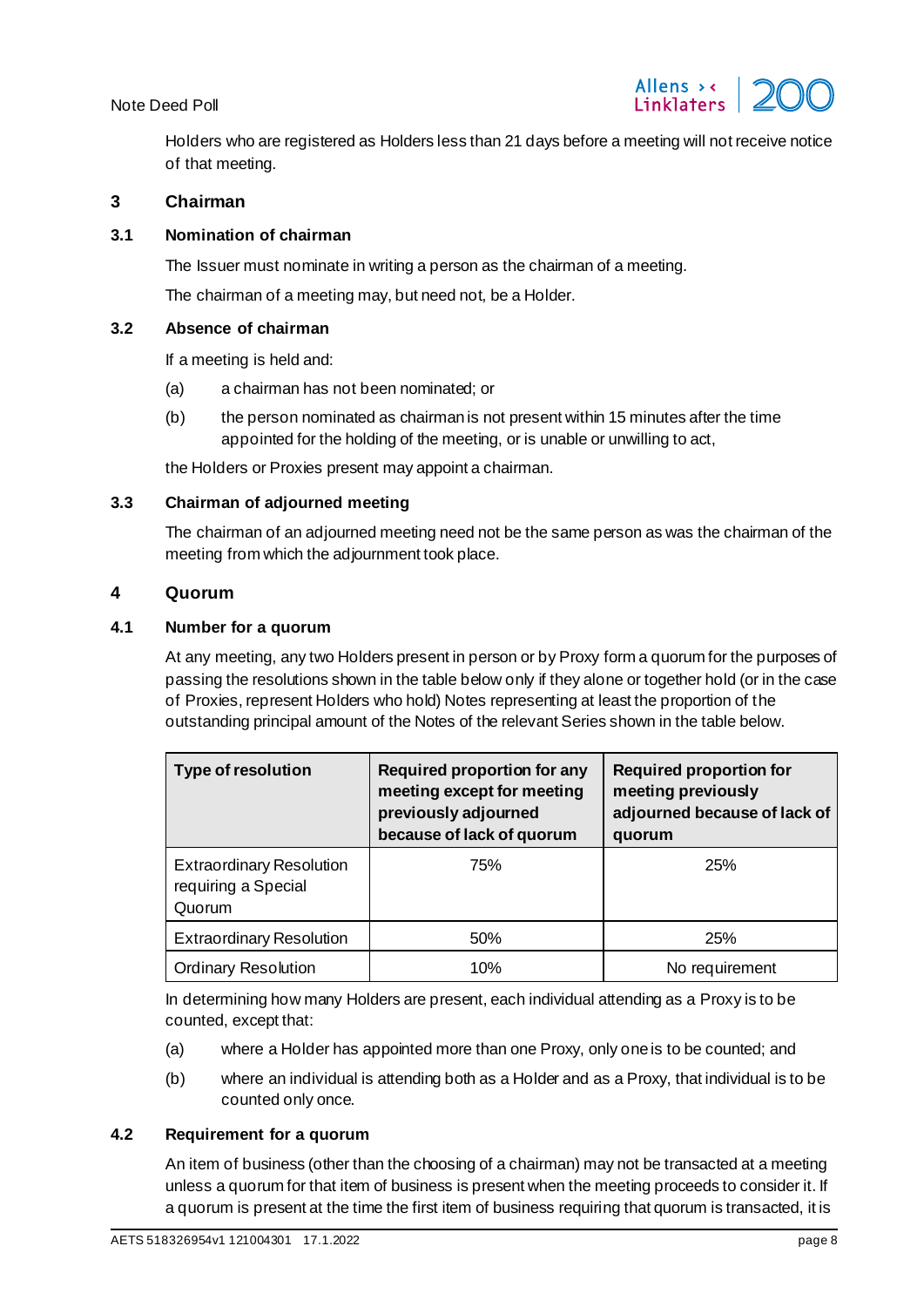

taken to be present when the meeting proceeds to consider each subsequent item of business unless the chairman of the meeting (on the chairman's own motion or at the request of a Holder or Proxy who is present) declares otherwise.

## **4.3 If quorum not present**

If within 15 minutes after the time appointed for a meeting a quorum for an item of business is not present, the meeting:

- (a) if convened on the requisition of Holders, is dissolved in so far as it relates to that item of business; and
- (b) in any other case, is adjourned until a date, time and place the chairman appoints. The date of the adjourned meeting must be no earlier than 14 days, and no later than 42 days after, the date of the meeting from which the adjournment took place.

Nothing in this clause prejudices any resolution passed at that meeting in respect of an item of business for which a quorum was present.

# **4.4 If quorum not present at adjourned meeting**

If a quorum is not present within 15 minutes after the time appointed for any adjourned meeting, the chairman may dissolve the meeting.

If the meeting is not dissolved in accordance with this provision, the chairman may with the consent of (and must if directed by) any meeting adjourn the meeting to a new date, time or place. Only business which might validly (but for the lack of required quorum) have been transacted at the original meeting may be transacted at the adjourned meeting.

# **5 Adjournment of a meeting**

## **5.1 When a meeting may be adjourned**

The chairman of a meeting may with the consent of (and must if directed by) any meeting adjourn the meeting or any business, motion, question, resolution, debate or discussion being considered or remaining to be considered by the meeting either to a later time at the same meeting or to an adjourned meeting at any time and any place.

# **5.2 Business at adjourned meeting**

Only business which might validly (but for the lack of required quorum) have been transacted at the original meeting may be transacted at the adjourned meeting.

#### **5.3 Notice of adjourned meeting**

It is not necessary to give notice of an adjournment unless the meeting is adjourned because of a lack of a quorum. In that case, unless otherwise agreed in writing by each Holder, the Issuer must give 10 days' notice of the adjourned meeting to each person entitled to receive notice of a meeting under these provisions. The notice must state the quorum required at the adjourned meeting but need not contain any further information.

# **6 Voting**

#### **6.1 Voting on a show of hands**

Every resolution put to a vote at a meeting must be decided on a show of hands unless a poll is properly demanded and the demand is not withdrawn.

A declaration by the chairman that a resolution has been carried, or carried by a particular majority, or lost or not carried by any particular majority, is conclusive evidence of the fact.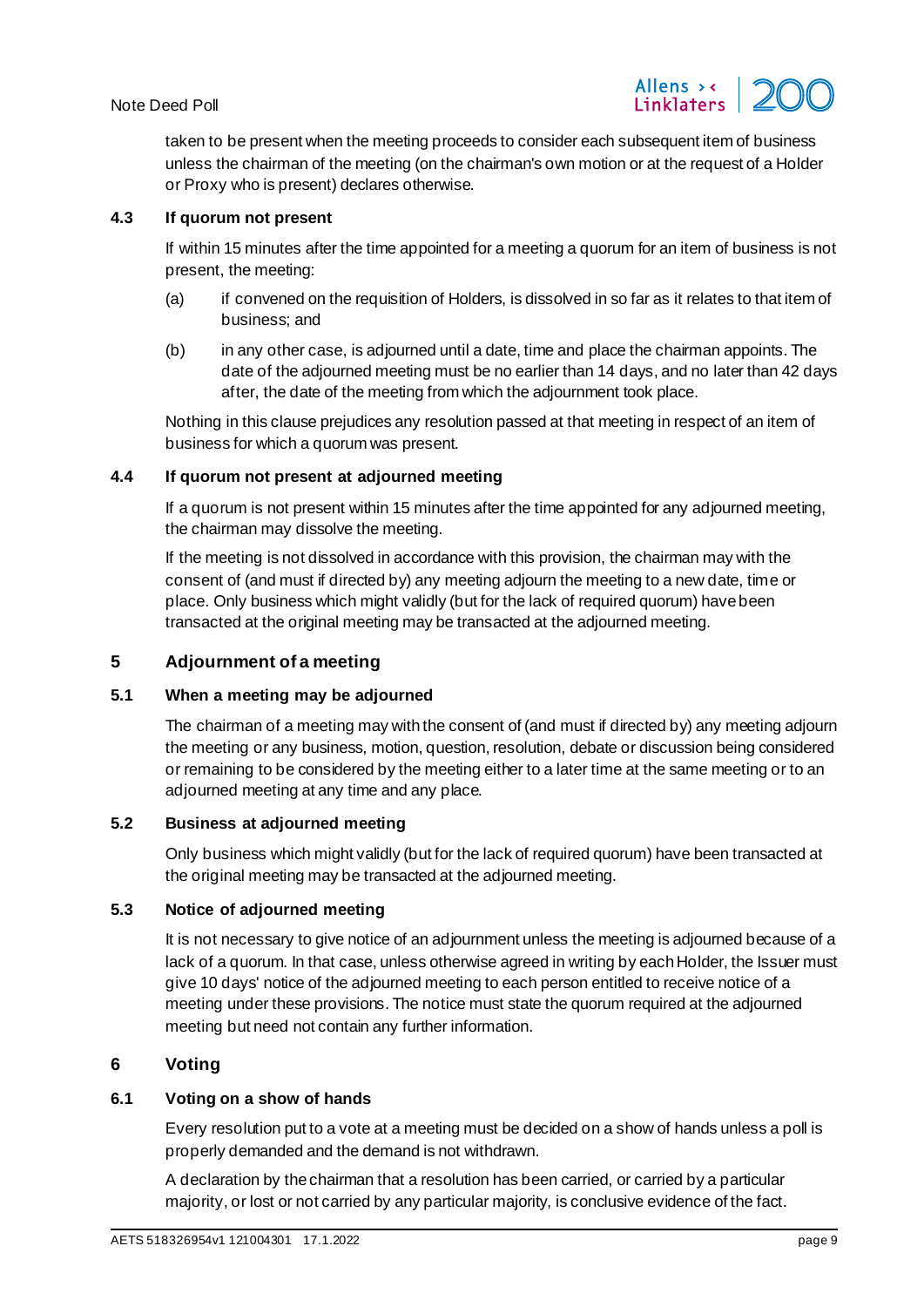

Neither the chairman nor the minutes need state, and it is not necessary to prove, the number or proportion of the votes recorded in favour of or against the resolution.

#### **6.2 When is a poll properly demanded**

A poll may be demanded by:

- (a) the chairman;
- (b) the Issuer;
- (c) (if applicable) the Guarantor; or
- (d) one or more persons who alone or together hold (or represent Holders who hold) Notes representing at least 2% of the principal amount of the outstanding Notes.

The poll may be demanded before a vote is taken or before or immediately after the voting results on a show of hands are declared.

#### **6.3 Poll**

If a poll is properly demanded, it must be taken in the manner and at the date and time directed by the chairman. The result of the poll is a resolution of the meeting at which the poll was demanded.

A poll demanded on the election of a chairman or on a question of adjournment must be taken immediately.

A demand for a poll may be withdrawn.

The demand for a poll does not prevent the continuance of the meeting for the transaction of any business other than the question on which the poll was demanded.

#### **6.4 Equality of votes - chairman's casting vote**

If there is an equality of votes either on a show of hands or on a poll, the chairman of the meeting has a casting vote in addition to any votes to which the chairman is entitled as a Holder or Proxy.

### **6.5 Entitlement to vote**

A Holder (or, in the case of a Note registered as being owned jointly, the person whose name appears first in the Register) may be present and vote in person at any meeting in respect of the Note or be represented by Proxy.

Except where these provisions otherwise provide, at any meeting:

- (a) on a show of hands, each Holder present in person and each other person present as a Proxy has one vote; and
- (b) on a poll each Holder or Proxy present has one vote in respect of each principal amount equal to the Denomination of the Notes of the Series in respect of which the meeting is being held of Notes which are registered in that person's name or in respect of which that person is a Proxy.

Without affecting the obligations of the Proxies named in any Form of Proxy, any person entitled to more than one vote need not use all votes (or cast all the votes) to which it is entitled in the same way.

#### **6.6 Entitlement to attend**

The Issuer, (if applicable) the Guarantor, the Registrar, the Holders, the Chairman and their respective financial and legal advisers may attend and speak at any meeting.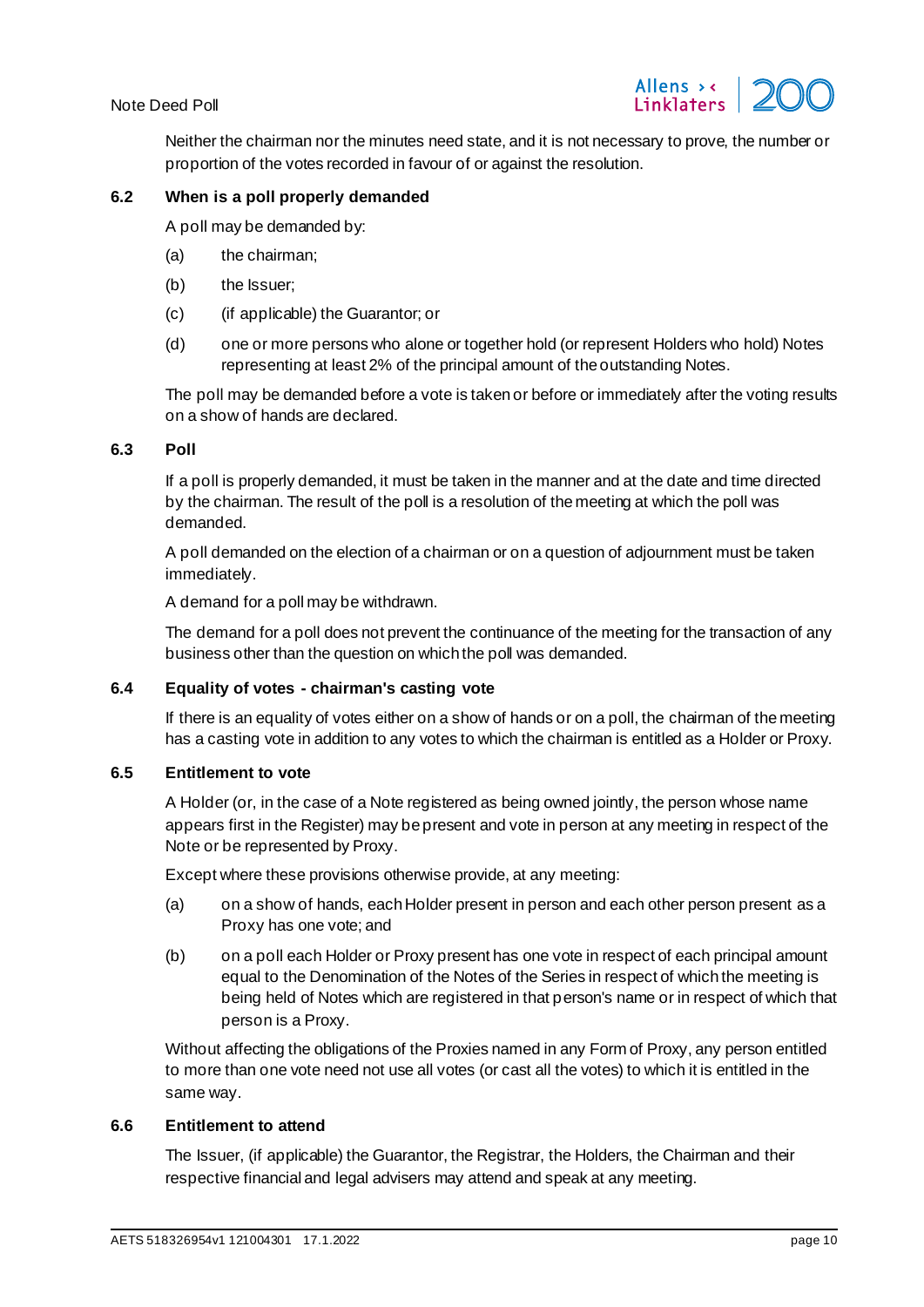

## **6.7 Objections to right to vote**

A challenge to a right to vote at a meeting of Holders:

- (a) may only be made at the meeting; and
- (b) must be determined by the chairman, whose decision is final.

## **7 Proxies**

# **7.1 Appointment of proxy**

A Holder entitled to attend and vote at a meeting may appoint a Proxy to attend and act on that Holder's behalf in connection with any meeting by a Form of Proxy signed by the Holder. If the Holder is a corporation, the Form of Proxy must be executed in accordance with the Corporations Act.

#### **7.2 Validity of Forms of Proxy**

Forms of Proxy are valid for so long as the Notes to which they relate are registered in the name of the appointor but not otherwise.

## **7.3 Who may be a Proxy?**

A Proxy:

- (a) need not be a Holder; and
- (b) may be an attorney, officer, employee, contractor, agent, representative of, or otherwise connected with, the Issuer or the Guarantors.

# **7.4 Form of Proxy must be lodged with Issuer**

A Form of Proxy will not be treated as valid unless it is (together with any power of attorney or other authority under which it is signed, or a copy of that power or authority certified in the manner as the Issuer may require) received by the Issuer (or a person appointed to act on behalf of the Issuer as specified in the notice of meeting) at the office specified in the notice of meeting no later than 48 hours before the meeting at which the Form of Proxy is to be used.

#### **7.5 Revocation and amendment**

Any vote given in accordance with the terms of a Form of Proxy is valid even if, before the Proxy votes, the relevant Holder:

- (a) revokes or amends the Form of Proxy or any instructions in relation to it; or
- (b) transfers the Notes in respect of which the proxy was given,

unless notice of that revocation, amendment or transfer is received from the Holder who signed that Form of Proxy by the Issuer (or a person appointed to act on behalf of the Issuer specified in the notice of meeting) at the office specified in the notice of meeting no later than 24 hours before the meeting at which the Form of Proxy is used.

# **8 Single Holder**

If there is only one Holder, the Holder may pass a resolution by recording it and signing the record.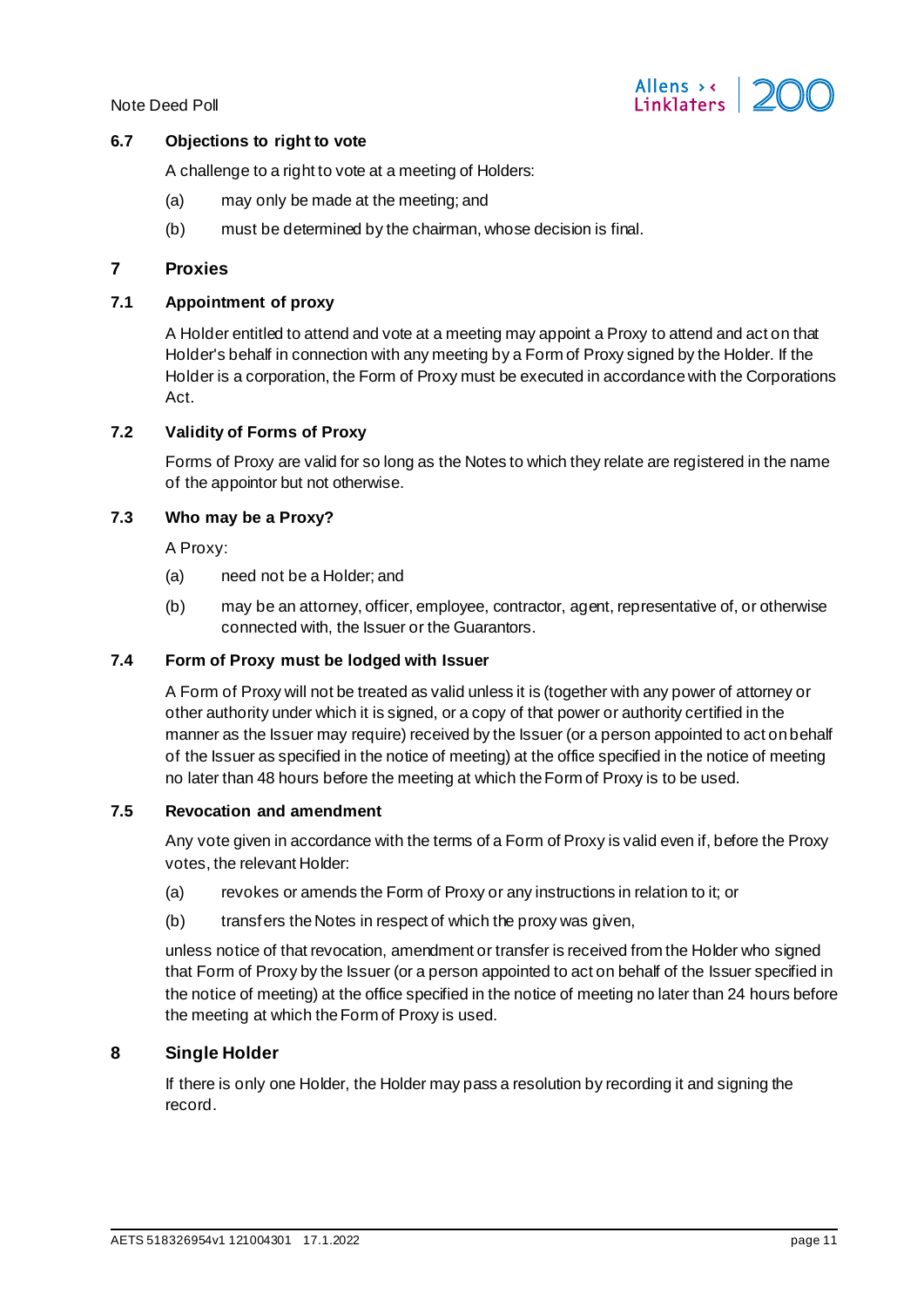

# <span id="page-11-2"></span><span id="page-11-0"></span>**9 Circulating Resolutions**

The Holders may without a meeting being held:

- (a) pass an Ordinary Resolution, if within one month after the Notification Date, Holders representing more than 50% of the principal amount of outstanding Notes as at the Notification Date sign a document stating that they are in favour of the resolution set out in the document; or
- <span id="page-11-1"></span>(b) pass an Extraordinary Resolution, if within one month after the Notification Date, Holders representing more than 75% of the principal amount of outstanding Notes as at the Notification Date sign a document containing a statement that they are in favour of the resolution set out in the document.

Separate copies of a document may be used for signing by Holders if the wording of the resolution and statement is identical in each copy.

The resolution is passed when the last Holder signs it.

The accidental omission to give a copy of a Circulating Resolution to, or the non-receipt of a copy by, any Holder does not invalidate the Circulating Resolution.

## **10 Matters requiring an Extraordinary Resolution**

The following matters require an Extraordinary Resolution of Holders:

- (a) a variation of a provision of the Note Deed Poll, the Conditions, the Guarantee or a right created under any of them, except for a variation which may be made without the consent of Holders under Condition 18.2 ("Variation without consent"), Clause 3(a) ("Variation") of the Note Deed Poll or Clause 16(a) ("Variation") of the Guarantee;
- (b) a waiver of any breach or other non-performance of obligations by the Issuer or (if applicable) the Guarantor in connection with the Note Deed Poll, the Guarantee or the Conditions, or an authorisation of any proposed breach or non-performance;
- (c) the authorisation of any person to do anything necessary to give effect to an Extraordinary Resolution;
- (d) the exercise of any right, power or discretion under the Note Deed Poll, (if applicable) the Guarantee or the Conditions that expressly requires an Extraordinary Resolution; and
- (e) the appointment of any committee (which need not consist of Holders) to represent the interests of the Holders and confer on the committee any rights, powers or discretions which the Holders may exercise by an Extraordinary Resolution.

# **11 Extraordinary Resolutions requiring a Special Quorum**

The following matters require a Special Quorum to be present at the meeting:

- (a) any proposal for any compromise of the rights of the Holders against the Issuer or (if applicable) the Guarantor, whether those rights arise under the Note Deed Poll, the Guarantee, the Conditions or otherwise;
- (b) the exchange or substitution of the Notes for, or the conversion of the Notes into, shares, bonds or other obligations or securities of the Issuer or any other body corporate which is not expressly permitted under the Conditions;
- (c) a change to the dates of maturity or redemption of any Notes or any date on which a payment of principal or interest is due on any Notes;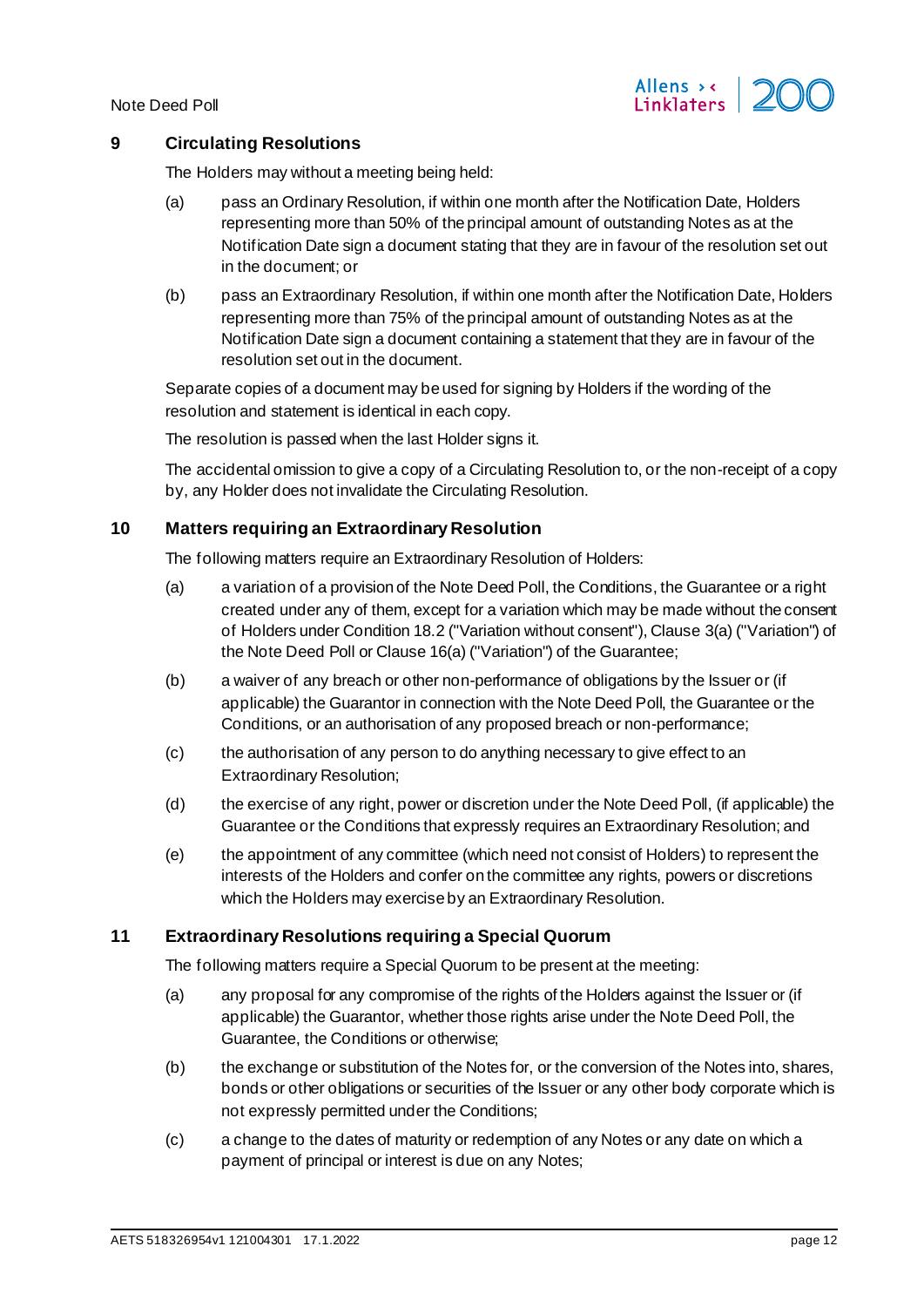

- (d) a reduction or cancellation of an amount payable, or a change to the method of calculating an amount payable or a date of payment in respect of the Notes (other than where the reduction, cancellation or change is expressly provided for in the Conditions or where the modification increases the amount payable);
- (e) a change to the due currency of any payment or denomination in respect of the Notes;
- (f) a change to the majority required to pass an Extraordinary Resolution; and
- (g) a change to the quorum (whether a Special Quorum or otherwise) required to pass an Extraordinary Resolution.

## **12 Matters requiring an Ordinary Resolution**

The Holders have the power exercisable by Ordinary Resolution to do anything for which an Extraordinary Resolution is not required.

#### **13 Effect and notice of resolution**

#### **13.1 Resolutions are binding**

A resolution passed at a meeting duly convened and held (or by a Circulating Resolution duly signed in accordance with these provisions is binding on all Holders, whether or not they were present, or voted, at the meeting (or signed the Circulating Resolution).

#### **13.2 Notice of resolutions**

The Issuer must give notice in the manner provided in the Conditions to the Holders, the Registrar and (if applicable) each Guarantor of the result of the voting on a resolution within 14 days of the result being known. However, a failure to do so does not invalidate the resolution.

## **14 Minutes**

#### **14.1 Minute books**

The Issuer must keep minute books in which it records:

- (a) proceedings and resolutions of meetings; and
- (b) Circulating Resolutions.

#### **14.2 Minutes and Circulating Resolutions must be signed**

The Issuer must ensure that:

- (a) minutes of a meeting are signed by the chairman of the meeting or by the chairman of the next meeting; and
- (b) Circulating Resolutions are signed by a director or secretary of the Issuer.

## **14.3 Minutes and Circulating Resolutions conclusive**

A minute or Circulating Resolution that is recorded and signed in accordance with these provisions, unless the contrary is proved, conclusive evidence:

- (a) of the matters contained in it;
- (b) that the meeting has been duly convened and held (or copies of the proposed Circulating Resolution have been duly signed); and
- (c) that all resolutions have been duly passed.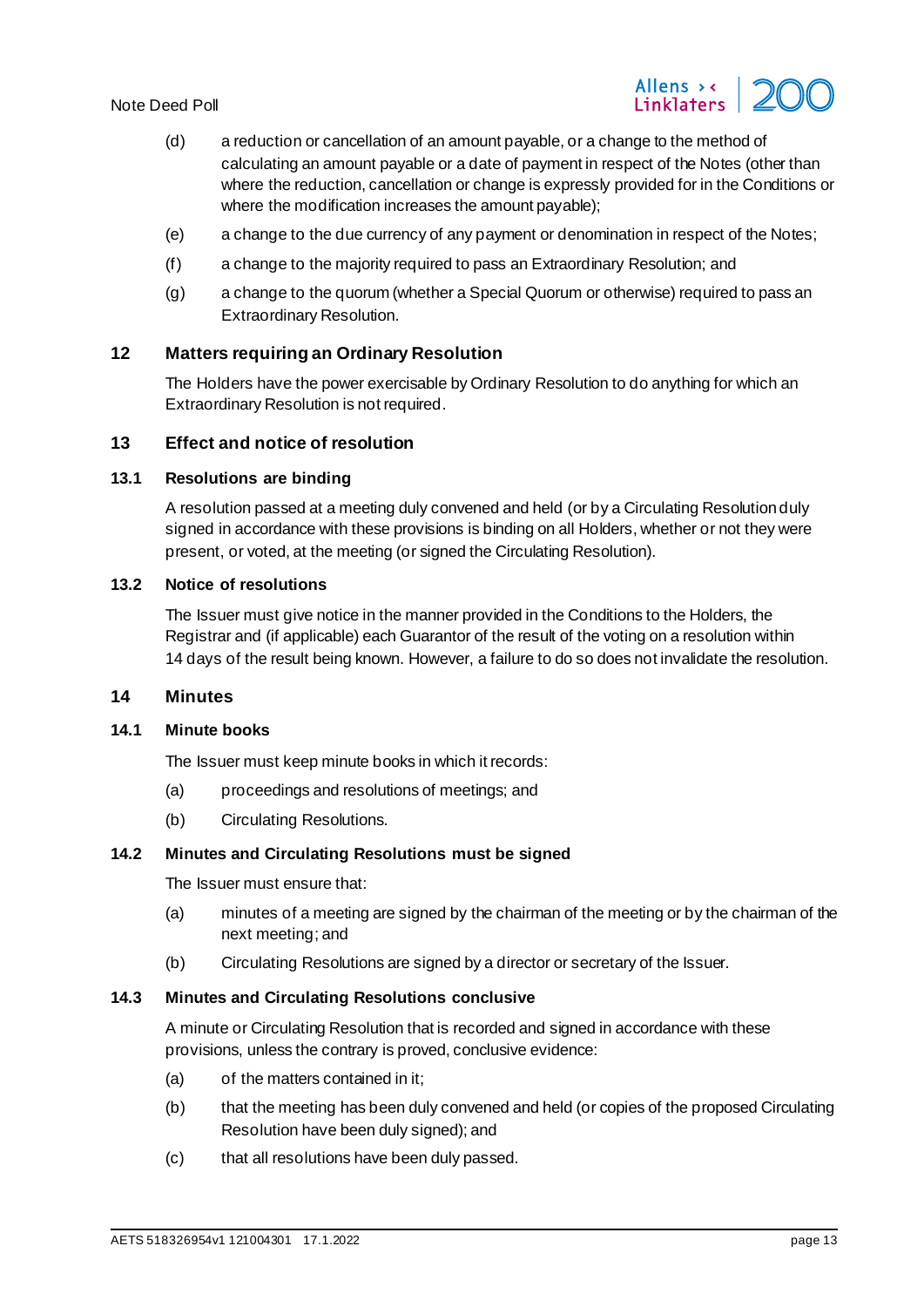

## **15 Further procedures**

The Issuer may prescribe further regulations for the holding of, attendance and voting at meetings as are necessary or desirable and do not adversely affect the interests of the Holders.

### <span id="page-13-0"></span>**16 Notes of more than one Series**

### **16.1 Application**

This paragrap[h 16](#page-13-0) ("Notes of more than one Series") applies whenever there are outstanding Notes which do not form a single Series.

#### **16.2 Resolutions affecting one Series**

A resolution which affects one Series of Notes only is taken to have been duly passed if passed at a meeting, or by a Circulating Resolution, of the Holders of that Series.

#### **16.3 Resolutions affecting more than one Series**

A resolution which affects more than one Series of Notes but does not give rise to a conflict of interest between the Holders of any of the Series so affected is taken to have been duly passed if passed at a single meeting, or by a Circulating Resolution, of the Holders of all Series so affected.

A resolution which affects more than one Series of Notes and gives or may give rise to a conflict of interest between the Holders of any of the Series so affected is taken to have been duly passed if passed at separate meetings, or by separate Circulating Resolutions, of the Holders of each Series so affected.

# **16.4 Legal opinions**

The Issuer or (if applicable) the Guarantor may rely on, and the Holders are bound by, a legal opinion from a leading law firm in Australia to the effect that a resolution:

- (a) affects one Series of Notes only; or
- (b) if it affects more than one Series of Notes, does not give rise to a conflict of interest, for the purposes of determining the meeting or meetings which need to be held for the purposes of this paragrap[h 16](#page-13-0) ("Notes of more than one Series").

#### **16.5 References to certain terms**

Unless the contrary intention appears, a reference in these provisions to:

- (a) a meeting is to a meeting of Holders of a single Series of Notes and references to "Notes" and to "Holders" are to the Notes of the Series in respect of which a meeting has been, or is to be, called and to the Holders of those Notes, respectively;
- (b) a Circulating Resolution of Holders is to a Circulating Resolution of Holders of a single Series of Notes and references to "Notes" and to "Holders" are to the Notes of the Series in respect of which a Circulating Resolution has been, or is to be, passed and to the Holders of those Notes respectively;
- (c) the Registrar is to the Registrars of each of the relevant Series of Notes acting jointly.

# **17 Interpretation**

#### **17.1 Incorporation of other defined terms**

Terms which are defined in the Conditions have the same meaning when used in these provisions unless the same term is also defined in these provisions, in which case the definition in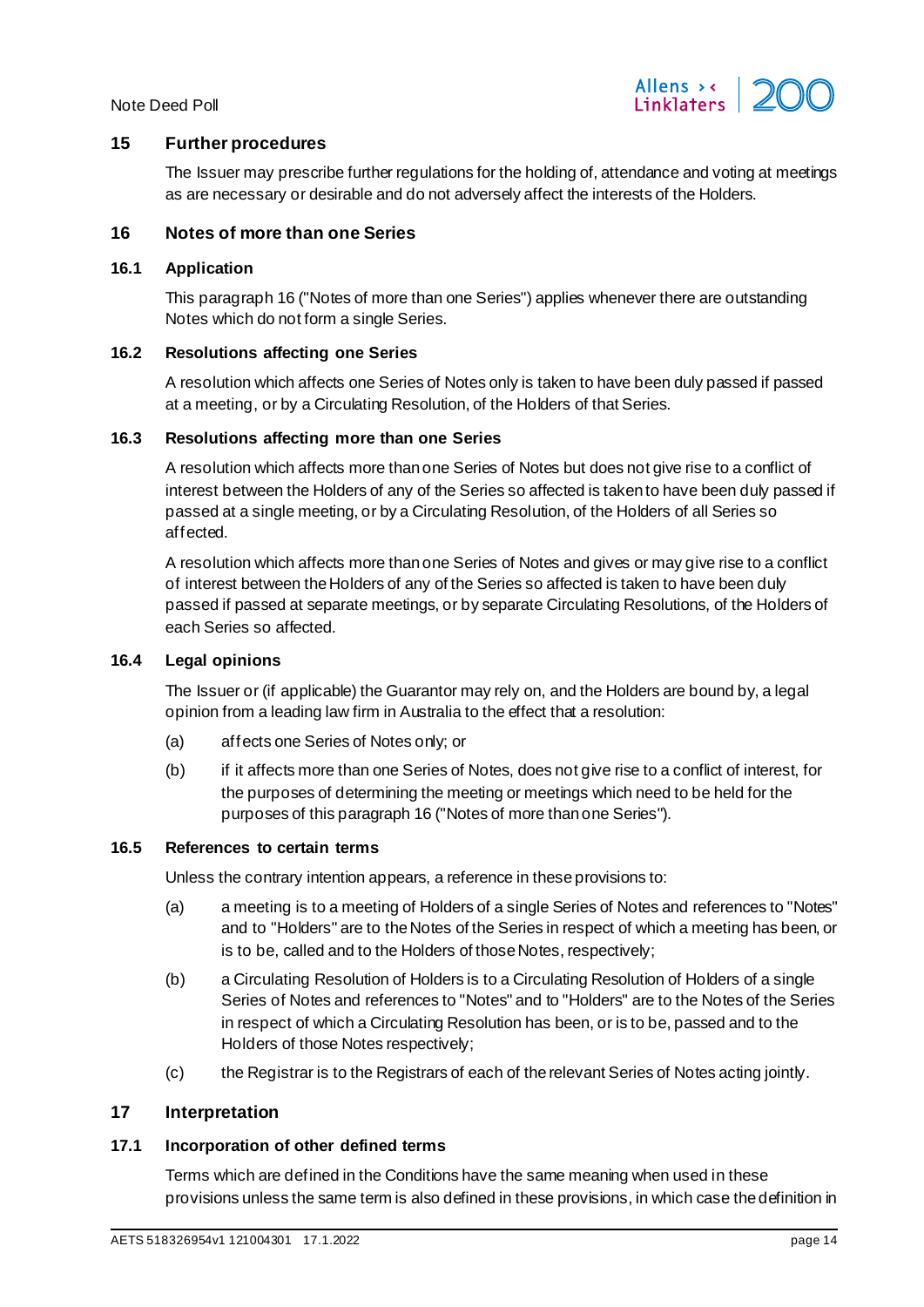

these provisions prevails. Subject to this, the remaining "Interpretation" provisions of the Conditions apply to these provisions.

#### **17.2 Definitions**

These meanings apply unless the contrary intention appears.

**Circulating Resolution** means a written resolution of Holders made in accordance with paragrap[h 9](#page-11-0) ("Circulating Resolutions").

**Extraordinary Resolution** means a resolution:

- (a) passed at a meeting by more than 75% of the votes cast at which the requisite quorum is present as set out in paragrap[h 4.1](#page-4-9) ("Number for a quorum"); or
- (b) made in writing by Holders in accordance with paragraph [9\(b\)](#page-11-1) ("Circulating Resolutions").

**Form of Proxy** means a notice in writing in the form available from the Registrar.

#### **Ordinary Resolution** means a resolution:

- (a) passed at a meeting by more than 50% of the votes cast at which the requisite quorum is present as set out in paragrap[h 4.1](#page-4-9) ("Number for a quorum"); or
- (b) made in writing by Holders in accordance with paragraph [9\(a\)](#page-11-2) ("Circulating Resolutions").

**Proxy** means a person so appointed under a Form of Proxy.

**Notification Date** means the date stated in the copies of a Circulating Resolution sent to Holders, which must be no later than the date on which that resolution is first notified to Holders.

**Special Quorum** has the meaning set out in paragrap[h 4.1](#page-4-9) ("Number for a quorum").

#### **17.3 Holders at a specified time**

The time and date for determining the identity of a Holder who may be counted for the purposes of determining a quorum or attend and vote at a meeting, or sign a Circulating Resolution, is at the close of business in the place where the Register is kept on the date which is seven days before the date of the meeting or, for a Circulating Resolution, the Notification Date.

## **17.4 Notes held by Issuer, Guarantors and Related Entities**

In determining whether the provisions relating to quorum, meeting and voting procedures are complied with, any Notes held in the name of the Issuer or a Guarantor or a Subsidiary of the Issuer or a Guarantor will be disregarded.